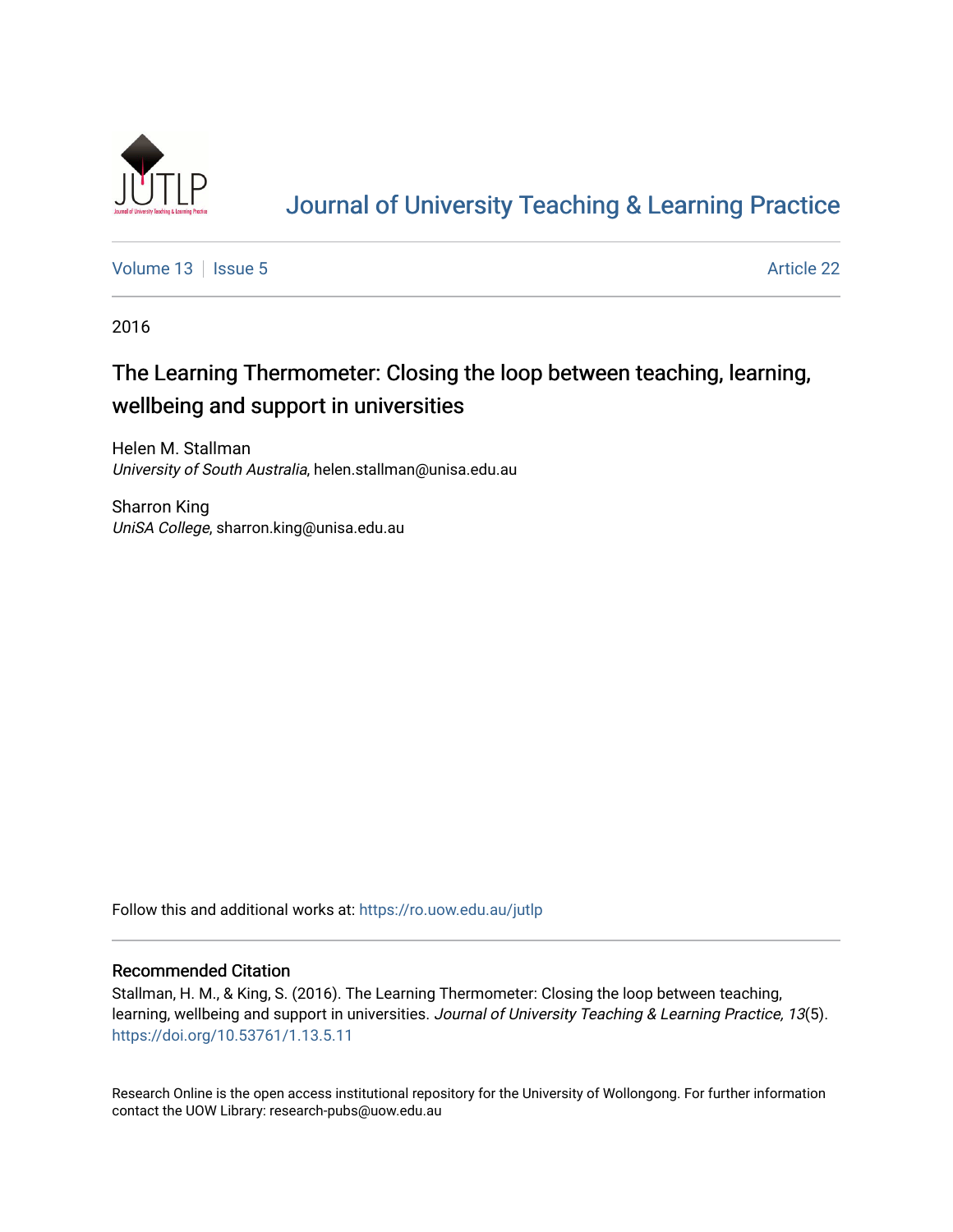# The Learning Thermometer: Closing the loop between teaching, learning, wellbeing and support in universities

# Abstract

The increasing awareness and impact of mental health problems in university students in addition to a need for objective measures of teaching quality provide the impetus for a new approach to supporting students. There is a need for more effective tools that integrate the institutional silos of teaching, learning, support, and wellbeing to help students maximise their educational outcomes. This paper provides an overview of an innovative student-centred tool, The Learning Thermometer, as an efficient and effective way to integrate the institutional silos and embedding student support within the mainstream curriculum. The Learning Thermometer comprises four web-based surveys that are completed by students during the semester. After each survey students are provided with relevant feedback, and if necessary, suggestions of strategies, resources and people who can help them with their learning and/or wellbeing. The Learning Thermometer has the potential to ensure every student has access to support, if and when they need it during their studies. Recommendations are made on how the tool can be used to enhance teaching, learning and student health and wellbeing.

# Keywords

mental health, college students, learning, higher education, student evaluation of teaching, grades, teaching evaluation, The Learning Thermometer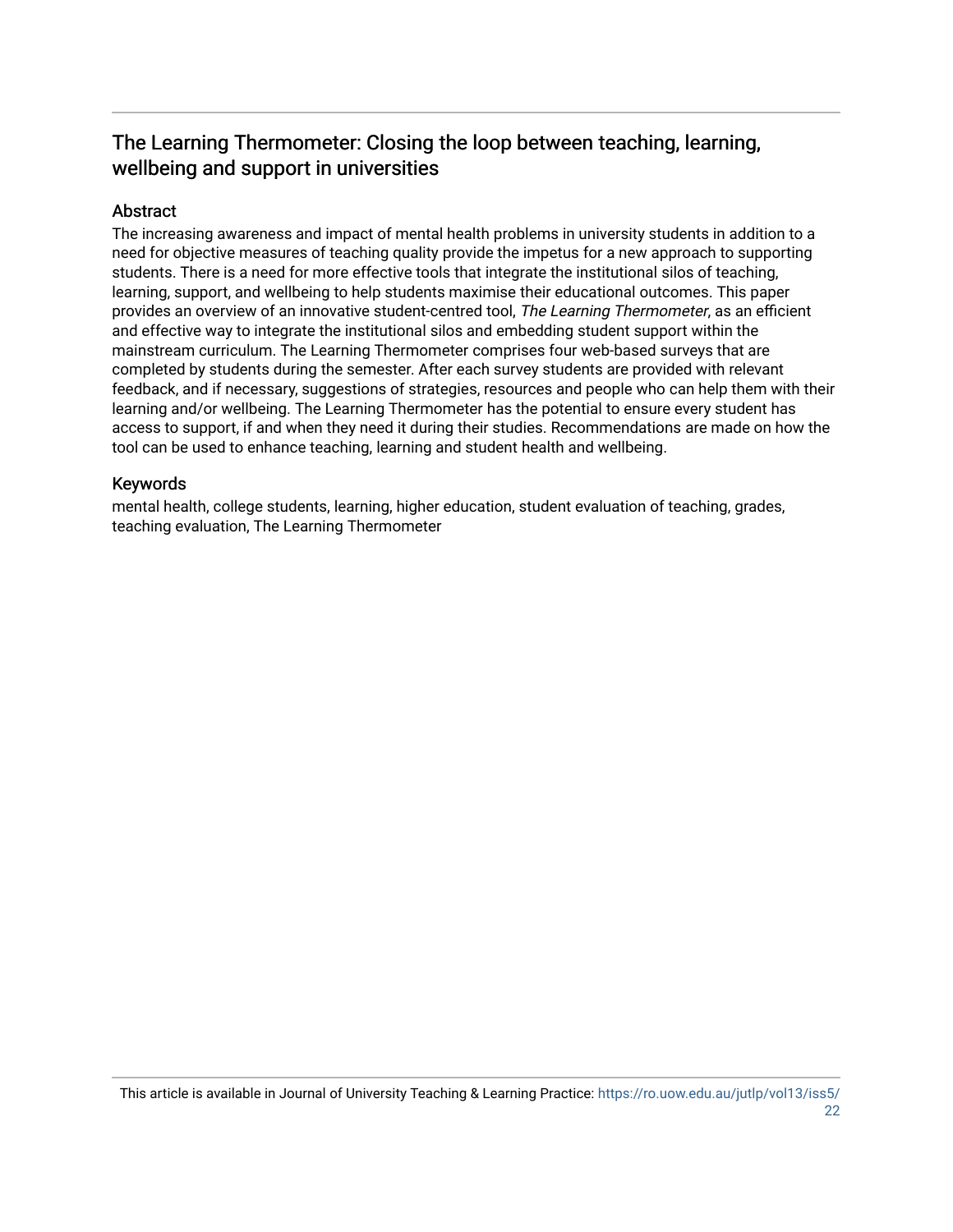

# [Journal of University Teaching & Learning Practice](https://ro.uow.edu.au/jutlp)

[Volume 13](https://ro.uow.edu.au/jutlp/vol13) | [Issue 5](https://ro.uow.edu.au/jutlp/vol13/iss5) Article 22

2016

# The Learning Thermometer: Closing the loop between teaching, learning, wellbeing and support in universities

Helen M. Stallman 83024360 University of South Australia, helen.stallman@unisa.edu.au

Sharron King UniSA College, sharron.king@unisa.edu.au

Follow this and additional works at: [https://ro.uow.edu.au/jutlp](https://ro.uow.edu.au/jutlp?utm_source=ro.uow.edu.au%2Fjutlp%2Fvol13%2Fiss5%2F22&utm_medium=PDF&utm_campaign=PDFCoverPages) 

### Recommended Citation

Stallman, H. M., & King, S. (2016). The Learning Thermometer: Closing the loop between teaching, learning, wellbeing and support in universities. Journal of University Teaching & Learning Practice, 13(5). [https://ro.uow.edu.au/jutlp/vol13/iss5/22](https://ro.uow.edu.au/jutlp/vol13/iss5/22?utm_source=ro.uow.edu.au%2Fjutlp%2Fvol13%2Fiss5%2F22&utm_medium=PDF&utm_campaign=PDFCoverPages)

Research Online is the open access institutional repository for the University of Wollongong. For further information contact the UOW Library: research-pubs@uow.edu.au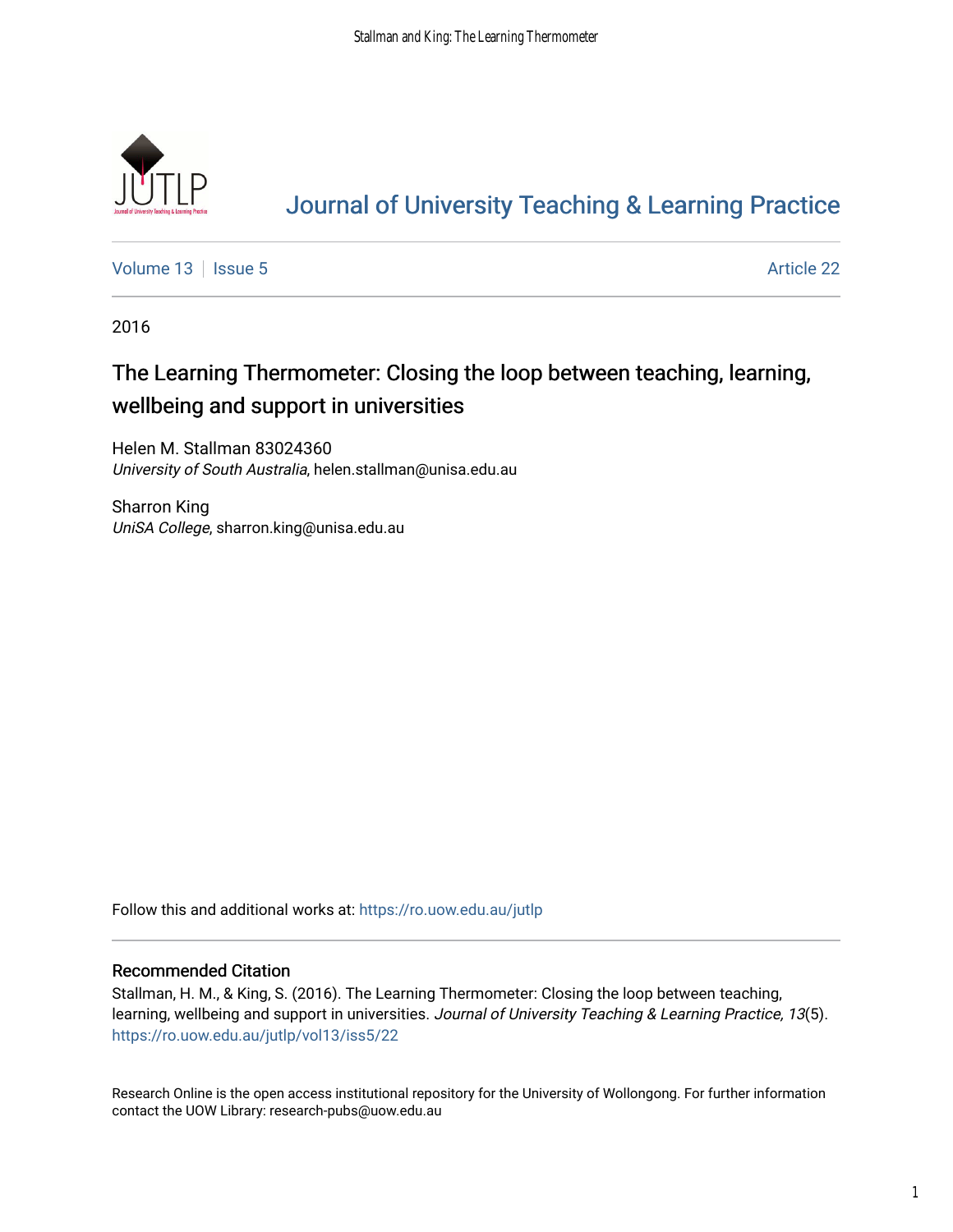# The Learning Thermometer: Closing the loop between teaching, learning, wellbeing and support in universities

# Abstract

The increasing awareness and impact of mental health problems in university students in addition to a need for objective measures of teaching quality provide the impetus for a new approach to supporting students. There is a need for more effective tools that integrate the institutional silos of teaching, learning, support, and wellbeing to help students maximise their educational outcomes. This paper provides an overview of an innovative student-centred tool, The Learning Thermometer, as an efficient and effective way to integrate the institutional silos and embedding student support within the mainstream curriculum. The Learning Thermometer comprises four web-based surveys that are completed by students during the semester. After each survey students are provided with relevant feedback, and if necessary, suggestions of strategies, resources and people who can help them with their learning and/or wellbeing. The Learning Thermometer has the potential to ensure every student has access to support, if and when they need it during their studies. Recommendations are made on how the tool can be used to enhance teaching, learning and student health and wellbeing.

# Keywords

mental health, college students, learning, higher education, student evaluation of teaching, grades, teaching evaluation, The Learning Thermometer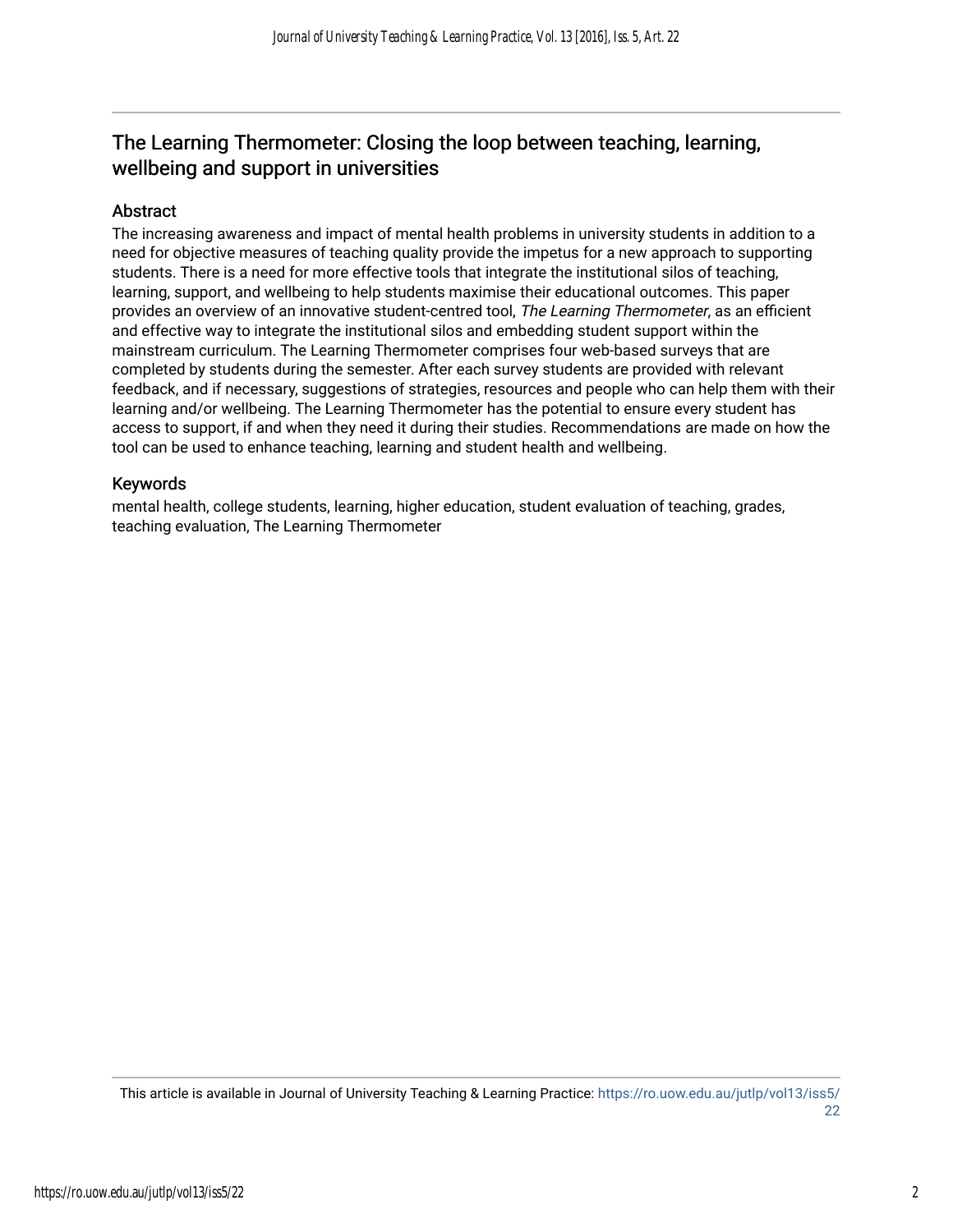### **Introduction**

While universities attend to teaching, learning, support and student wellbeing, they are often addressed independently of each other. Teaching is most frequently measured using student evaluations of teaching (SETs), offering lecturers limited feedback on their entire performance each semester. Learning is something students generally do on their own, and which is assessed formatively or summatively throughout the semester. Support services are often offered as an adjunct, requiring students to find out about the services available to them, self-identify as having a problem, make time to use the services and actually access the services to benefit from them. Despite being important for lifelong success, wellbeing is not highlighted as an essential element of student engagement and learning. It obtains prominence only when students have mental-health problems significant enough to negatively affect themselves, other students or the university. There is a need for more effective tools that integrate the often-isolated institutional areas of teaching, learning, support and wellbeing to help students maximise their educational outcomes [\(Stallman 2011;](#page-13-0) [Stallman & Duffy 2016\)](#page-13-1). This paper introduces The Learning Thermometer, an innovative, student-centred, web-based tool that can effectively and efficiently address these issues. The Learning Thermometer breaks down areas of institutional isolation and integrates the components of teaching, learning, wellbeing and support, embedding them within the mainstream curriculum to make them accessible to all students.

### **Learning**

Academic learning is influenced by a myriad of features of the student, their learning environment, and their learning activities [\(Kahu 2013\)](#page-12-0). Individual student characteristics, however, form the foundation from which learning occurs. These include cognitive ability, pre-requisite knowledge and skills, perceptions of the content's importance and relevance, attention and, for most students, motivation and sustained effort [\(Macaskill & Denovan 2013\)](#page-13-2). Teaching alone is unable to overcome a fundamental inability to process content or an absence of motivation to learn.

Student expectations of their university experience may also affect their subsequent learning [\(Brinkworth et al. 2013;](#page-12-1) [Scutter et al. 2010\)](#page-13-3). In their longitudinal meta-analysis of college students' personality and mental health between 1938 and 2007, Twenge et al. [\(2010\)](#page-14-0) suggested that a cultural shift toward extrinsic goals, such as materialism and status, and away from intrinsic goals, such as meaning, community and connectedness, are contributing to the increase in psychopathology found in college students in recent years. Their research found that five times as many current college students report psychopathology than have done so previously; specifically, they score about a standard deviation higher on depression, hypomania, psychopathic deviation and paranoia. Problems with emotional self-regulation associated with these factors affects students' ability to self-regulate their learning, and consequently influence their expectations of how the learning environment should meet their needs.

In addition, students increasingly have extracurricular commitments that can negatively affect their overall learning [\(Garrett, Wrench & King 2012;](#page-12-2) [Krause et al. 2005;](#page-13-4) [Moreau & Leathwood](#page-13-5)  [2006\)](#page-13-5). While a moderate amount of paid employment during study periods is associated with positive mental health, some students try to balance a full-time course load with full-time work commitments [\(Stallman 2010b\)](#page-13-6), while others prioritise the social freedom of adulthood and partake in excessive drinking and recreational activities at the expense of study [\(Hallett et al.](#page-12-3)  [2012;](#page-12-3) [Wrench, Garrett & King 2014\)](#page-14-1). A majority of students report getting insufficient sleep [\(Appleton 2012\)](#page-12-4), despite it being an essential factor in concentration, memory and learning consolidation [\(Curcio, Ferrara & De Gennaro 2006;](#page-12-5) [Lund et al. 2010;](#page-13-7) [Trockel, Barnes & Egget](#page-13-8)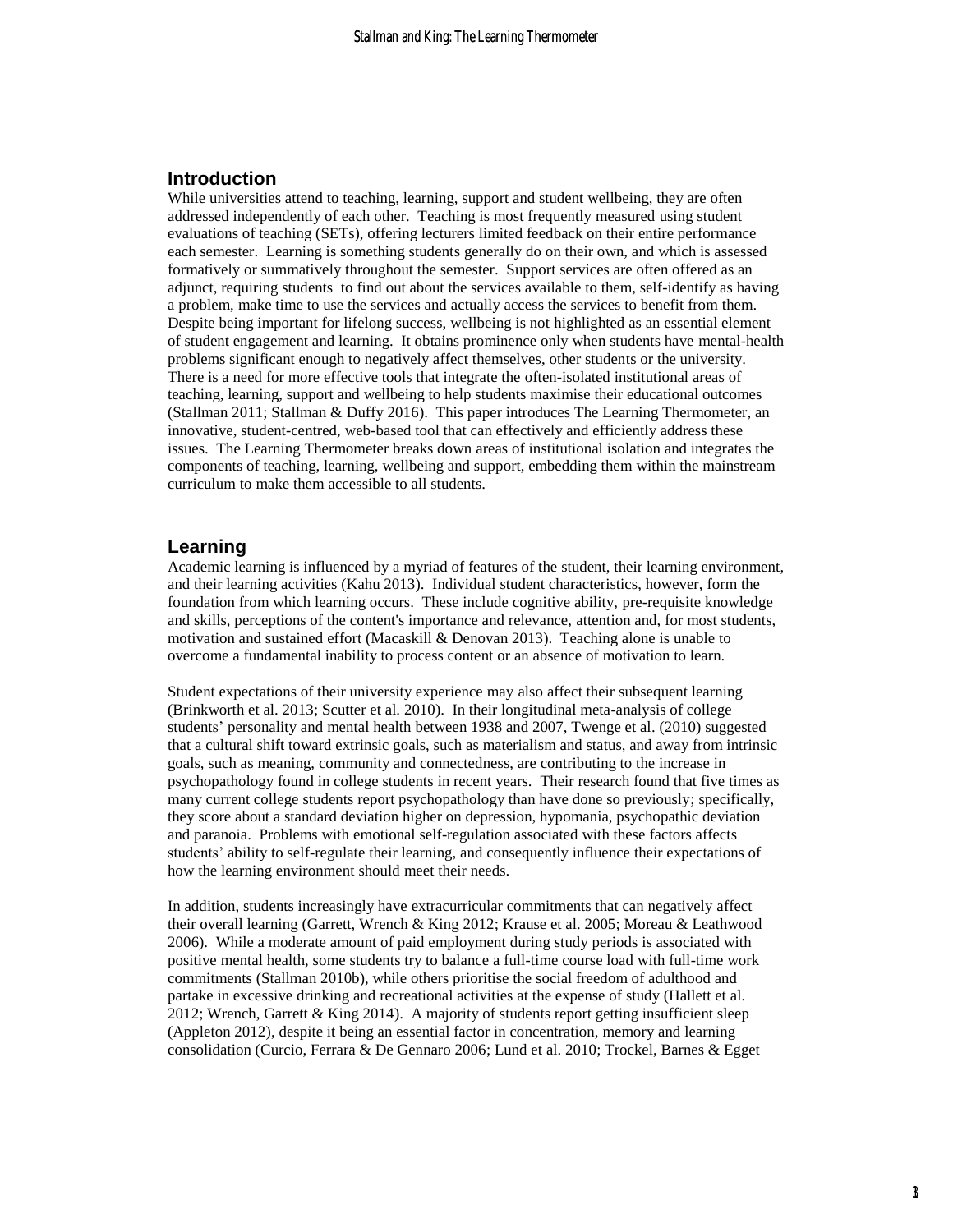[2000\)](#page-13-8). Many universities also fail to promote healthy sleep hygiene, instead offering 24-hour facilities such as libraries, thus advocating the notion that sleep is an optional luxury rather than a core component of learning.

Student mental health also affects learning. Mental-health problems are highly prevalent in university students, and are associated with lower grade point averages (Eisenberg, Golberstein  $\&$ [Hunt 2009;](#page-12-6) [Stallman 2010b\)](#page-13-6). These high levels of distress in university students suggest that many students have not yet achieved the appropriate developmental competencies necessary to cope with the demands of adulthood. These competencies include social and language skills, emotional self-regulation skills, independence skills and problem-solving skills – all requisite for good mental health [\(Sanders & Ralph 2002\)](#page-13-9) and resilience in the face of adversity [\(Stallman](#page-13-10)  [2010a\)](#page-13-10). Resilience enables students to successfully manage the inherent stressors that accompany learning in a higher-education setting. However, it is not only student characteristics that influence learning: teaching effectiveness also has a significant impact on student learning outcomes.

#### **Teaching effectiveness and evaluation**

Teaching effectiveness is the extent to which teaching contributes to learning, over and above student and environmental characteristics. Effective teaching necessarily involves well-defined intended learning outcomes (ILOs), assessment tasks that accurately measure how well ILOs are achieved and the appropriate use of evidenced-based learning activities for each ILO. An inherent limitation in mass tertiary teaching is the need to use learning activities that are "generally" effective in the teaching of specific types of ILOs. There is, however, no perfect association between learning activities and learning; individual students may acquire knowledge differently, and individualised instruction is impractical in large teaching settings.

Learning can be measured objectively by final marks, assuming that ILOs strongly align with assessment tasks, and subjectively by students' perceived achievement of ILOs. The experience of the learner (student satisfaction) may be of additional interest, but it should not be confused with actual learning, nor should there exist the assumption that students have the knowledge and expertise to evaluate the efficacy of learning activities for each learning outcome. SETs are widely misused in practice as a measure of teaching quality [\(Emery, Kramer & Tian 2003\)](#page-12-7). A review of studies by Clayson [\(2009\)](#page-12-8) showed that, at best, correlations between learning and SETs are either small or non-significant, particularly as shown in studies using objective measures and statistical controls. SETs also prove problematic in several other ways: they are typically only administered at a single point towards the end of a semester; they are optional, thus open to sampling bias; and they do not account for statistical issues, such as sample size. Furthermore, it is difficult to attribute what a significant relationship between SETs and student outcomes (i.e. grades) actually represents. Students' opinions, and therefore their satisfaction ratings, are susceptible to a broad range of variables including teacher characteristics, class characteristics and individual student characteristics, irrespective of whether these factors are related to learning [\(Palmer, Walker &](#page-13-11)  [Sullivan 2011\)](#page-13-11). Teacher characteristics that influence student ratings include personality [\(Clayson](#page-12-9)  [& Sheffet 2006\)](#page-12-9) and grading leniency [\(Gillmore & Greenwald 1999;](#page-12-10) [Greenwald & Gillmore](#page-12-11)  [1997\)](#page-12-11). Similar to grading leniency is the reciprocity effect, whereby students will reward teachers who give good grades and, correspondingly, negatively rate teachers who give poor grades [\(Clayson 2004;](#page-12-12) [Clayson, Frost & Sheffet 2005\)](#page-12-13). If teaching evaluations are not implemented as a compulsory measure, student characteristics may also contribute to self-selection bias. With so many uncontrolled factors at play, the validity and reliability of SETs as a measure of teaching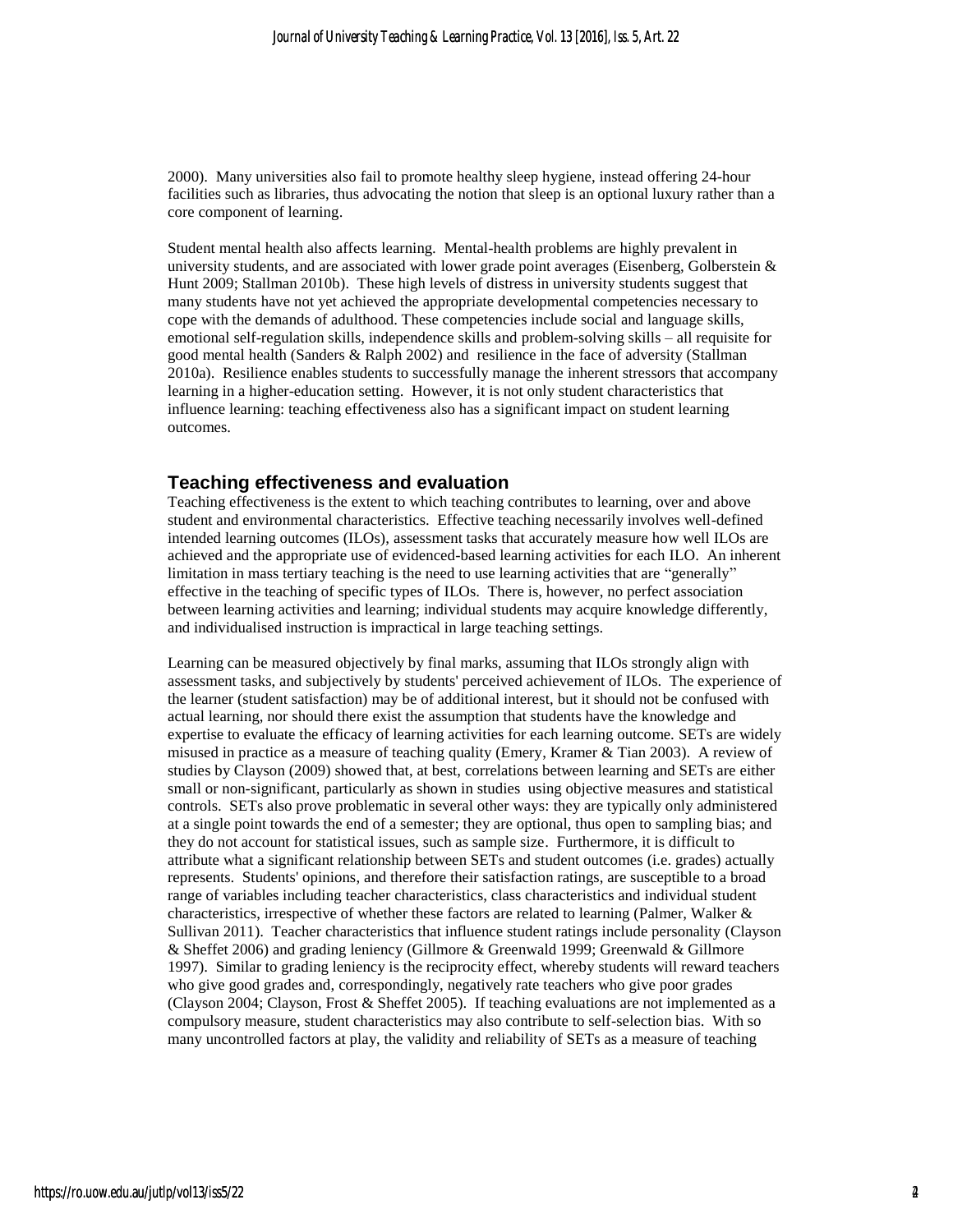quality is questionable, at best. To be valid, teaching evaluations need to assess factors that: 1) contribute to student learning; and 2) are within the control of the teacher to modify.

## **The Learning Thermometer**

Technology enables a more sophisticated synthesis of subjective and objective data to evaluate student learning, monitor and improve teaching and support students in a way that is inclusive and respectful of student autonomy. The Learning Thermometer is a web-based tool that not only provides grounded, relevant feedback to teaching staff, but also encourages students to proactively reflect on their own learning and wellbeing, and consider implementing changes to be more successful. Unlike SETs, it uses learning outcomes, both objective and subjective, as the measure. The Learning Thermometer does not provide static, opinion-focussed data at the end of semester, but instead actively seeks to enhance learning throughout the duration of the course. It also recognises that learning is not a consequence of teaching alone.

Figure 1 shows the process of using The Learning Thermometer for students and teachers. Students complete short, online surveys at four evenly spaced times during each semester. The surveys encourage them to reflect on both their learning (progress towards learning outcomes, usefulness of learning resources and the learning environment) and their wellbeing. Based on this information, each student receives feedback specifically tailored to their progress, including, if necessary, strategies and links to resources and support people relevant to the areas in which they are struggling. Teachers are provided with class-group data after each survey, as well as additional summary data at the end of the course.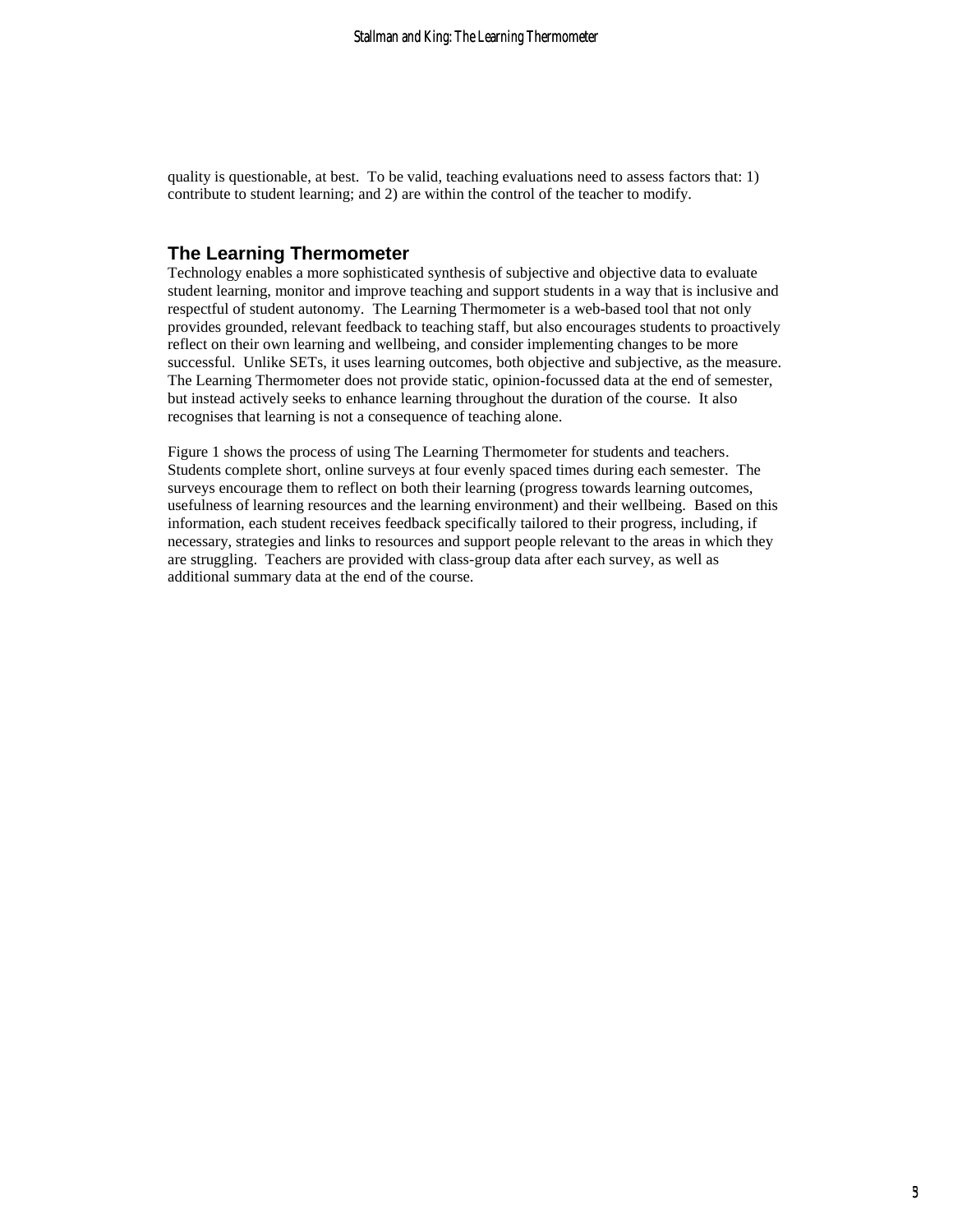

#### *Figure 1.* Components of the process of using The Learning Thermometer for students and teachers

The Learning Thermometer is low-cost and minimally intrusive, and provides support to all students in a given course. The Learning Thermometer negates the need to classify – or misclassify – students as "at risk" for mental health problems or poor academic outcomes; not all students who are labelled "at risk" require additional support and, similarly, many students who do not belong to an at-risk group will require support. The Learning Thermometer ensures that all students have access to at least the minimum level of support appropriate for their needs, thereby eradicating wasteful expenditure on costly and intrusive services that undermine student autonomy or those that are focused on a single, heterogeneous at-risk group. By encouraging student reflection throughout the semester, use of the program ensures that every student is aware of appropriate support services and resources if, and when, that individual student requires them. Furthermore, the tailored support offered to students, whether personal or academic, ensures that students receive relevant help and eliminates the need for students to independently establish the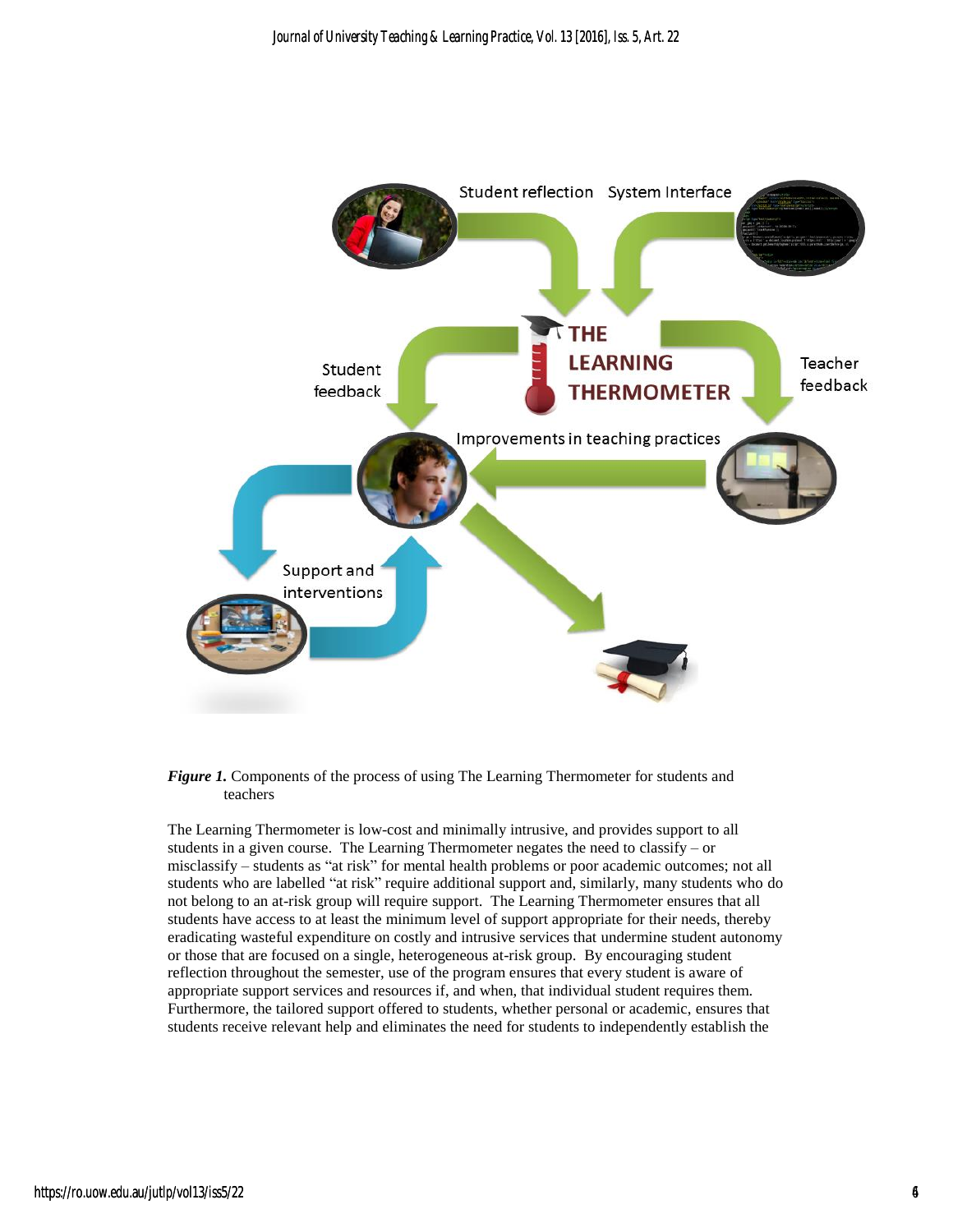relevance of services from a generic list. These features of the program minimise many of the barriers to student help-seeking.

The Learning Thermometer encourages a developmentally appropriate level of self-sufficiency and helps minimise the stigma that often accompanies help-seeking and labelling. The framework respects students' autonomy by allowing them to manage their own lives independently. Embedded within a hierarchical presentation of support, students are first provided with strategies they can enact themselves to improve their learning and wellbeing. Second, the program lists relevant resources that they can access (e.g. online tip sheets, online programs). Finally, the program lists people and services who can assist them (e.g. lecturers, learning support services, international student services). This ensures that students with high-level needs are appropriately linked to high-intensity services, whilst students who are able to use self-help resources can do so independently. By normalising the process of self-reflection, problem-solving and help-seeking within the curriculum, The Learning Thermometer reduces the stigma that results from being labelled as a "student at risk" or "student requiring support", and encourages appropriate helpseeking behaviours.

#### *Theoretical underpinning*

The central tenet of The Learning Thermometer is to develop students' capacity for selfregulation. Self-regulation is defined as a student's ability to "guide his/her goal directed activities over time and across changing circumstances…. The processes of self-regulation are initiated when routine activity is impeded or when goal directedness is otherwise made salient (e.g. the appearance of a challenge, the failure of a habitual pattern)" [\(Karoly 1993 p.25\)](#page-12-14). Self-regulation is an important graduate attribute, not only for students' success in the workplace, but also for their personal lives. The self-regulatory framework in The Learning Thermometer includes:

*Self-sufficiency.* Students must become independent problem solvers so they can trust their own judgement and become less reliant on others (including parents and university staff) in carrying out basic personal and academic responsibilities. Self-sufficient students have the resilience, resourcefulness, knowledge and skills to study and work with confidence. When confronted with a new problem or challenge, they use their knowledge, skills and personal resources to meet the demands of the situation. As a webbased intervention centred on personal reflection, The Learning Thermometer is minimally intrusive and helps students to manage their learning and wellbeing independently.

*Self-efficacy.* Self-efficacy refers to students' belief that they can overcome or solve problems when they arise. Students with high self-efficacy have more confidence and positive expectations of the possibility of change, and of the outcomes likely to result from changes.

*Self-management***.** Self-management involves self-monitoring, determining their own goals and performance standards, self-selection of change strategies and self-evaluation of their own performance against a performance criterion. The self-regulatory format of The Learning Thermometer enables these skills to be modelled and practiced repeatedly. Students are prompted to reflect on their performance, identify goals for change and implement their plan. Individual data in The Learning Thermometer is accessible only to the individual student, further promoting student autonomy and independence.

*Personal agency.* When using The Learning Thermometer, students increasingly learn to attribute changes or improvements to their own efforts rather than to chance, the university, or other external factors. This is achieved by having students reflect on their progress in subsequent questionnaires throughout the semester, and monitor the implementation of their personal plans. This process generates a link between the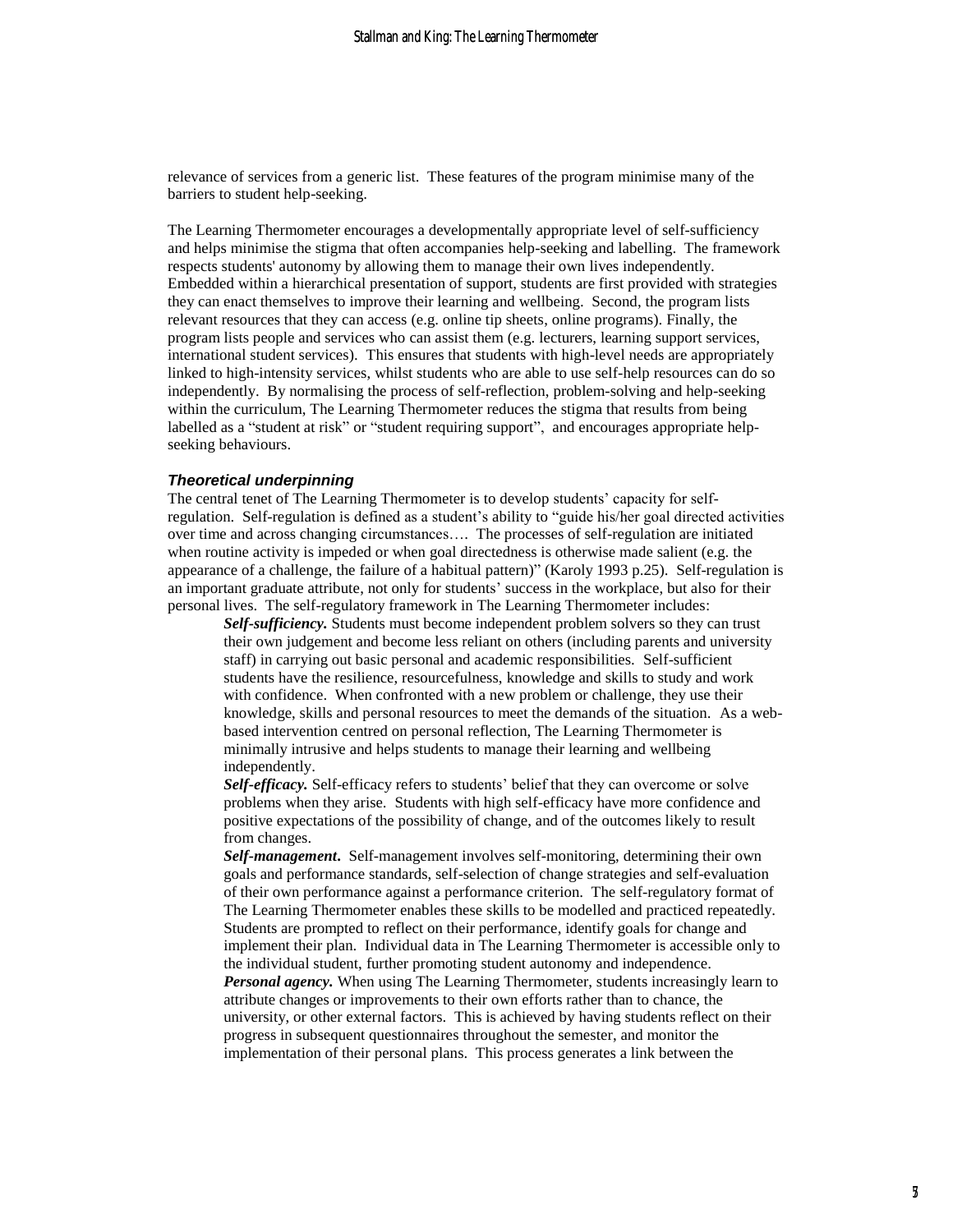performance of these activities and the student's own outcomes, making students more likely to later seek out appropriate support, when necessary, and become more active in planning how to achieve their academic goals.

*Problem-solving.* A final aspect of self-regulation is students' ability to generalise their knowledge and skills to future issues and challenges they will experience.Graduates need to flexibly adapt and apply what they have learned to new problems in the workplace and their personal lives.The repetition of the self-regulatory process, within and across semesters throughout an entire program of study, aims not only to increase students' ability to resolve temporal issues, but to increase their overall capacity to address a diverse range of challenges over time and with relative autonomy.

#### *Teaching and learning*

Objective teaching evaluation first necessitates the evaluation of how well the course ILOs align with both: (a) the teaching/learning activities and (b) the assessment tasks (Biggs  $&$  Tang 2007). The end-of-semester summary provided by The Learning Thermometer uses the correlation between final marks (objective learning) and students' perceived achievement of learning outcomes (subjective learning) to indicate the degree of alignment between the ILOs and assessment items. This can inform teaching through the strength of the association as well as the relative strength across all ILOs. The Learning Thermometer establishes a framework of reciprocal feedback between students and lecturers. Class-group data from students' learning reflections throughout the semester can then inform teaching practices for the remainder of the course. Thus, through continued evaluation, The Learning Thermometer allows teachers to maximise the learning experiences of the current cohort, as well as those of future students. Data can also be collated across several semesters in courses with small class sizes to provide more reliable data with which to assess effectiveness.

Other summary data provided by The Learning Thermometer includes the relationship between self-reported class attendance in each survey and learning (final mark), the traditional, nonevidenced-based measures of teaching quality (student perceptions of teaching and student satisfaction) and the Teaching Value Index, a measure of the contribution teaching makes to changes in student motivation during the semester. Pilot testing of The Learning Thermometer in large cohorts of health-sciences and arts students (unpublished) revealed that the change in students' motivation over the course of the semester was significantly correlated with learning, as measured by final grade. Motivation is a modifiable teaching factor: teachers can explicitly increase motivation by engaging students' interest, for example by highlighting the relevance of the content and learning activities to graduate employment and students' future aspirations. The Teaching Value Index therefore represents the percentage of students who reported significant improvements in motivation throughout the semester.

Teaching data from The Learning Thermometer is significantly more objective and useful than the feedback found in traditional SETs, as it allows greater consideration within a cohort to properly inform teaching improvements. The Learning Thermometer promotes caution and direction in interpreting data, acknowledging limitations where there may be sampling bias, such as poor completion rates and small class sizes, as sample sizes can result in extremely low or high statistics. In these cases, teachers are advised to use caution when making changes and to combine data from small samples across multiple semesters. This will increase the reliability of the data and, subsequently, the inferences drawn from them.

The Learning Thermometer also helps teachers use group data to inform teaching improvements, encouraging the interpretation of the data within the context of each course. The Teaching Value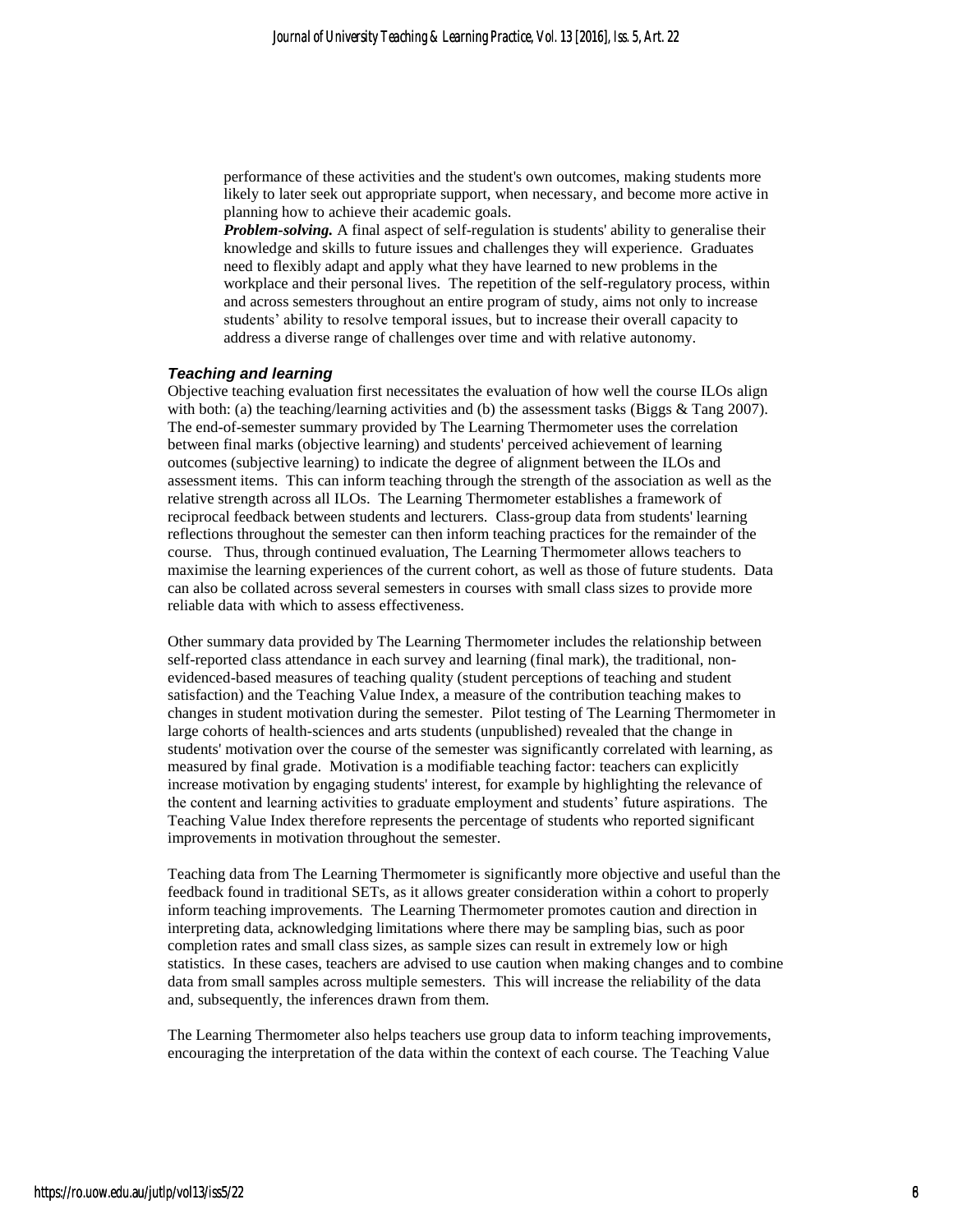Index, for example, depends on the initial motivation of students. A Teaching Value Index of 0 (representing no significant change in student motivation across the semester) needs to be considered within the context of the class's initial motivation levels. A course with initial ceiling effects for motivation will need to interpret a Teaching Value Index of 0 differently to a course that began with a normal or low distribution on motivation, where there was significant scope for student motivation to improve. Similarly, there is no "correct" correlation between class attendance and learning. Practical courses may exhibit a high correlation between attendance and final marks, while attendance may have no effect on learning in some lecture-based courses. The advantage of this data is that, while it is not generalisable across courses, it provides detailed and valuable information that teachers can use to guide their curriculum development and improve specific aspects of their teaching.

The Learning Thermometer moves away from the notion of "good teachers" [\(Clayson 2009\)](#page-12-8) and towards "effective teaching practices". Rather than labelling a teacher's individual worth, this approach creates the opportunity for within-department discussions about the applicability of ILOs, the usefulness of aspects of the learning environment, the relevance of learning activities and the assessment of the ILOs. The Learning Thermometer promotes a "community" approach to improving learning at program and departmental levels.

#### *Wellbeing and mental health*

Psychological distress is a significant predictor of learning outcomes, as measured by final marks [\(Eisenberg, Golberstein & Hunt 2009;](#page-12-6) [Stallman 2010b\)](#page-13-6). In the pilot study of The Learning Thermometer, student distress, combined with changes in student motivation, accounted for 85- 95% of the variance in students' final marks [\(Stallman 2012\)](#page-13-12). These findings further highlight the need to effectively address mental health within the broader context of student success. The Learning Thermometer promotes mental health and wellbeing in two ways: 1) the overall problem-solving framework provides active skills training in self-regulation, and 2) the students' self-reflection on their wellbeing allows them to be linked with strategies, resources and people to assist them if they are experiencing elevated levels of distress. As individual students' levels of distress can vary [\(Stallman & Shochet 2009\)](#page-13-13), the regular surveys that comprise The Learning Thermometer provide the opportunity for periods of distress to be identified early. From this, students are appropriately supported to learn coping strategies that may prevent the development of psychiatric disorders and/or limit the duration of the current episode of anxiety or depressive symptoms, thereby minimising the disabling effects of poor mental health.

Pilot testing of The Learning Thermometer found that students who completed the program had significantly higher final marks than those who did not [\(Stallman 2012\)](#page-13-12). As the program was offered as an optional activity, these results suggest that students who already have good selfregulation skills take advantage of further opportunities, such as The Learning Thermometer, presented to them within their courses. The students who would benefit the most from this additional structure and support, however, may not be sufficiently engaged in their learning to use these recommended programs of their own volition. This highlights the need to use The Learning Thermometer as a compulsory piece of formative or summative assessment. This would ensure that all students have the opportunity to further engage in their own learning; be linked with appropriate strategies, resources and services if and when they need them; and improve their selfregulation skills.

While student satisfaction ratings of courses were associated neither with learning outcomes, as measured by final marks, nor with the perceived achievement of learning outcomes in the pilot study, they were significantly associated with student wellbeing [\(Stallman 2012\)](#page-13-12). This suggests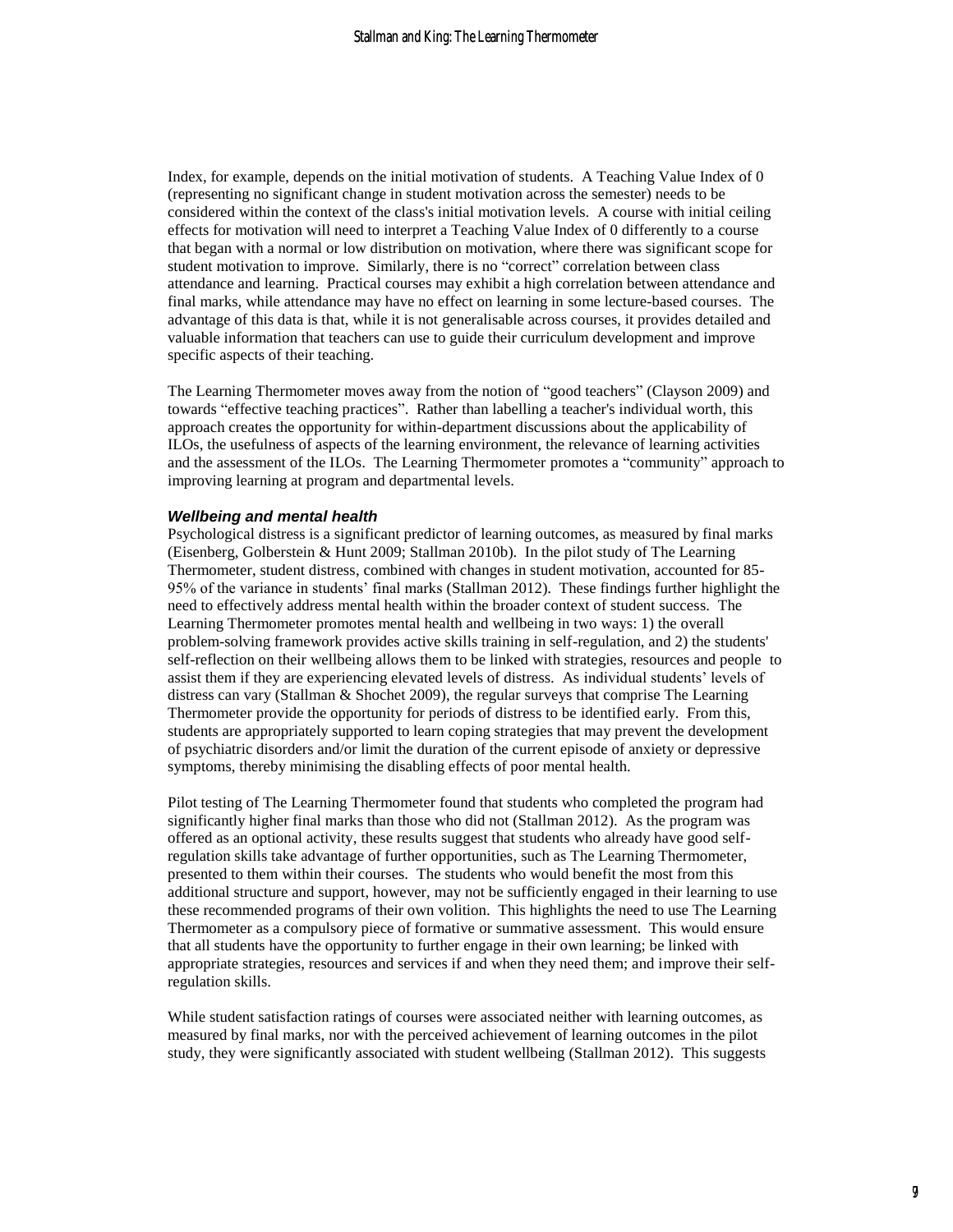that students who have a high sense of wellbeing are generally more satisfied with the activities in which they partake than students who do not, irrespective of the learning situation.

#### *Structure and responsibility*

Universities' internal structures typically take the form of isolated administrative areas, where responsibilities and activities are created by and limited to individual organisational units (Kift 2008). The Learning Thermometer promotes a student-centred approach to learning in which structures that support and encourage learning are built around the student, rather than the organisation [\(Kift, Nelson & Clarke 2010\)](#page-13-14). A student-centred approach integrates the independent pillars of learning, teaching, wellbeing and support to facilitate academic success. It is this integration that allows students to understand the relationships between self-reflection, mental health, problem-solving and learning. The current challenge for universities, therefore, is to eliminate relatively independent organisational units and effectively combine the skills and knowledge of each to best meet the requirements for student success. When a department enrols in The Learning Thermometer, the program requires input from and coordination with: 1) student services staff, to provide information about the resources and services available at the institution; 2) teaching staff, to add their course details and then use the data; 3) students, to be aware of the program and its purpose; and 4) the university as a whole, to appropriately assess teaching quality and to use the data to inform overall improvements to teaching.

It is recommended, therefore, that universities use The Learning Thermometer in core courses across a range of degree programs. Not only will this improve the reliability of the data, but it will ensure that students do not fall through the cracks at any point in their university career. Using the tool across multiple programs would have minimal resource implications, as the licence is for institution-wide use and lecturers can customise it for their course in less than 15 minutes at the beginning of each teaching period. The challenge for some programs would be related to how to incorporate it as a compulsory assessment activity. A university-wide adoption of The Learning Thermometer promotes a holistic approach to student success that acknowledges the contribution of both teaching and support staff.

#### **Conclusion**

The Learning Thermometer is an innovative, web-based approach to integrating learning, teaching, wellbeing and support to maximise both the personal and professional attributes of university graduates. It uses a developmentally appropriate approach that focuses on student selfregulation and autonomy. It minimises financial and human costs associated with interventions by being web-based. As a compulsory learning activity, The Learning Thermometer ensures that every student is linked with relevant and timely academic and mental-health support, if and when they need it during their time at university. Its student-centred framework means that teaching evaluation, wellbeing and support wrap around the student experience, rather than being optional add-ons that students must seek out and overcome barriers to access.

#### **Acknowledgement**

Development of the electronic version of The Learning Thermometer was supported by a University of Queensland Faculty of Health Sciences Learning Enhancement Grant.

#### **References**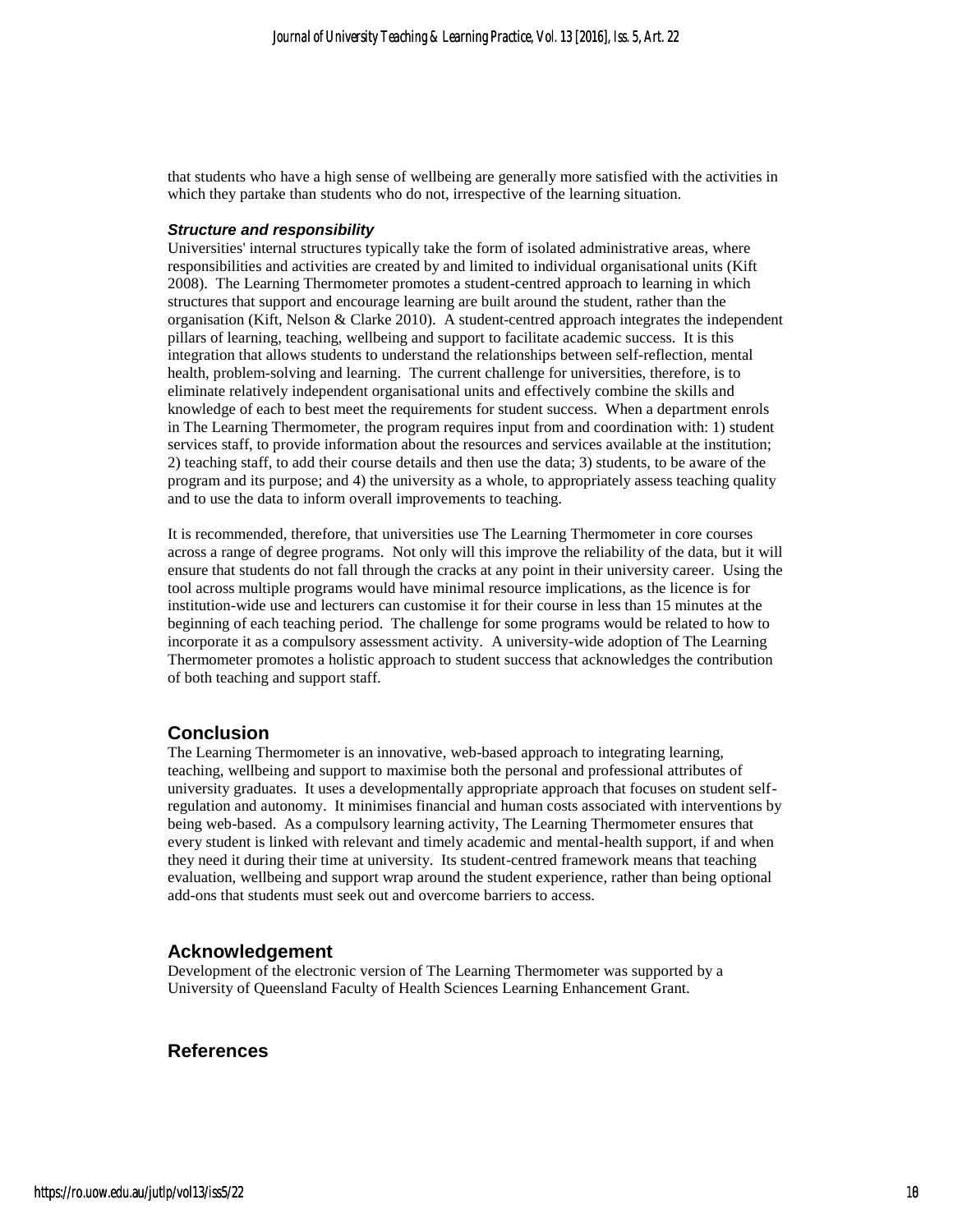- <span id="page-12-4"></span>Appleton, S 2012. Psychological distress and mental health problems in tertiary students . School of Psychology and Counselling, Queensland University of Technology, Brisbane.
- <span id="page-12-15"></span>Biggs, J & Tang, C 2007. *Teaching for quality learning at university*. Society for Research into Higher Education, Berkshire, UK.
- <span id="page-12-1"></span>Brinkworth, R, McCann, B, King, S, Burke da Silva, K, Luzeckyj, A, Scutter, S, Palmer, E, Hill, J, Wright, V & McCann, J 2013. *Student and staff expectations and experiences: Office for Learning and Teaching Final report*.
- <span id="page-12-12"></span>Clayson, D E 2004. A test of the reciprocity effect in the student evaluation of instructors in marketing classes. *Marketing Education Review,* 14(2), pp. 11-21.
- <span id="page-12-13"></span>Clayson, D E, Frost, T F & Sheffet, M J 2005. Grades and the student evaluation of instruction: A test of the reciprocity effect. *Academy of Management Learning & Education,* 5(1), pp. 52-65.
- <span id="page-12-9"></span>Clayson, D E & Sheffet, M J 2006. Personality and the student evaluation of teaching. *Journal of Marketing Education,* 28, pp. 149-160.
- <span id="page-12-8"></span>Clayson, D E 2009. Student evaluations of teaching: Are they related to what students learn? A metaanalysis and review of the literature. *Journal of Marketing Education,* 31(1), pp. 16-30.
- <span id="page-12-5"></span>Curcio, G, Ferrara, M & De Gennaro, L 2006. Sleep loss, learning capacity and academic performance. *Sleep Medicine Reviews,* 10(5), pp. 323-337.
- <span id="page-12-6"></span>Eisenberg, D, Golberstein, E & Hunt, J B 2009. Mental health and academic success in college. *The B.E. Journal of Economic Analysis & Policy,* 9(1), Article 40.
- <span id="page-12-7"></span>Emery, C R, Kramer, T R & Tian, R G 2003. Return to academic standards: A critque of student evaluations of teaching effectiveness. *Quality Assurance in Education,* 11(1), pp. 37-46.
- <span id="page-12-2"></span>Garrett, R, Wrench, A & King, S 2012. Guessing where the goal posts are: managing health and well-being during the transition to university studies. *Journal of Youth Studies,* 16(6), pp. 730-746.
- <span id="page-12-10"></span>Gillmore, G M & Greenwald, A G 1999. Using statistical adjustment to reduce biases in student ratings. *American Psychologist,* 54, pp. 518-519.
- <span id="page-12-11"></span>Greenwald, A G & Gillmore, G M 1997. No pain, no gain? The importance of measuring course workload in student ratings of instruction. *Journal of Educational Psychology,* 89, pp. 743-751.
- <span id="page-12-3"></span>Hallett, J D, Howat, P M, Maycock, B R, McManus, A, Kypri, K & Dhaliwal, S S 2012. Undergraduate student drinking and related harms at an Australian university: Web-based survey of a large random sample. *BMC Public Health,* 12, p. 37.
- <span id="page-12-0"></span>Kahu, E R 2013. Framing student engagement in higher education. *Studies in Higher Education,* 38(5), pp. 758-773.
- <span id="page-12-14"></span>Karoly, P 1993. Mechanisms of self-regulation: A systems view. *Annual Review of Psychology,* 44(1), pp. 23-52.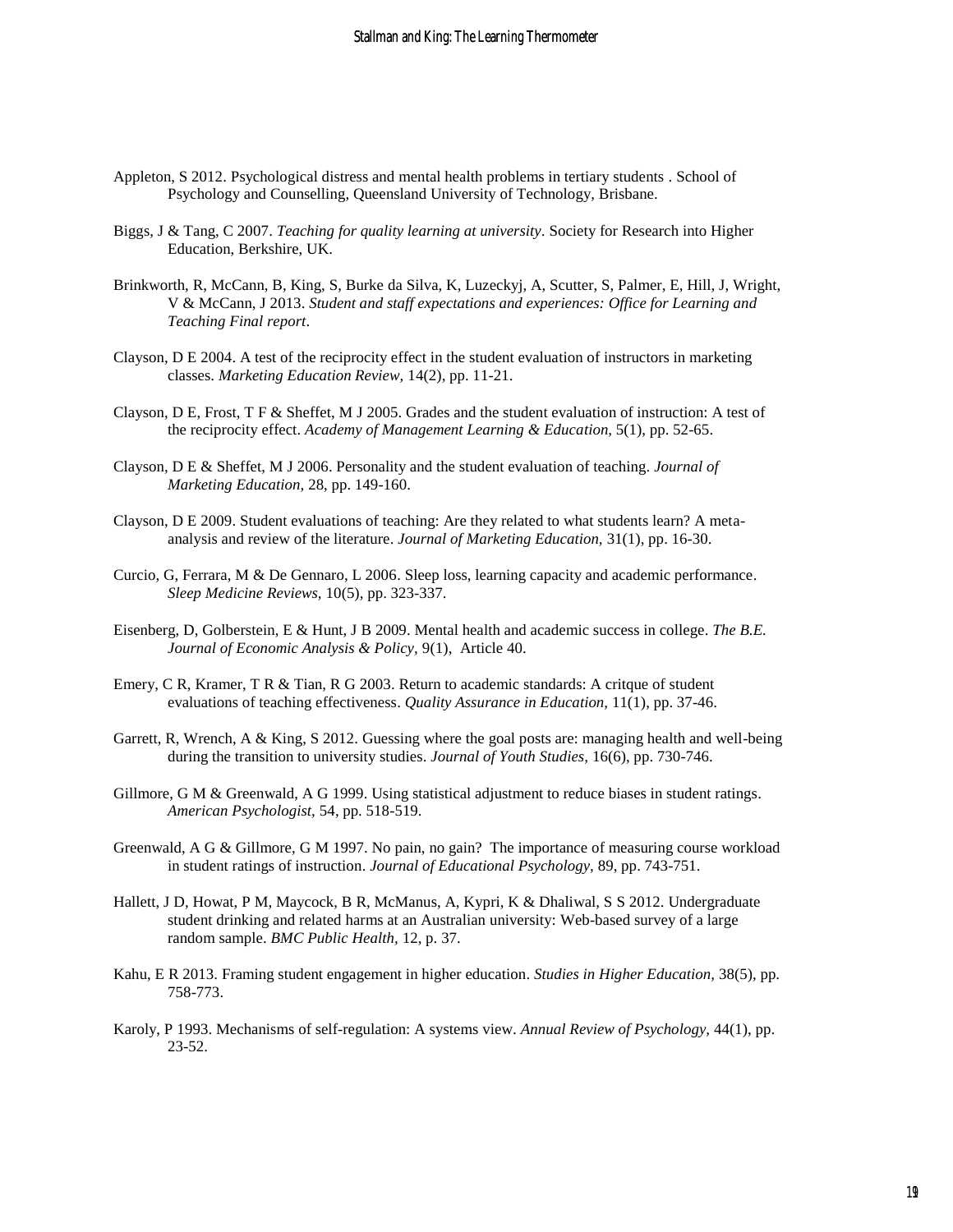- <span id="page-13-14"></span>Kift, S, Nelson, K & Clarke, J 2010. Transition pedagogy: A third generation approach to  $\text{FYE} - \text{A case}$ study of policy and practice for the higher education sector. *The International Journal of the First Year of Higher Education,* 1(1), pp. 1-20.
- <span id="page-13-4"></span>Krause, K-L, Hartley, R, James, R & McInnis, C 2005. *The first year experience in Australian universities: Findings from a decade of national studies*. Centre for the Study of Higher Education, University of Melbourne, Melbourne.
- <span id="page-13-7"></span>Lund, H G, Reider, B D, Whiting, A B & Prichard, J R 2010. Sleep patterns and predictors of disturbed sleep in a large population of college students. *Journal of Adolescent Health,* 46(2), pp. 124-132.
- <span id="page-13-2"></span>Macaskill, A & Denovan, A 2013. Developing autonomous learning in first year university students using perspectives from positive psychology. *Studies in Higher Education,* 38(1), pp. 124-142.
- <span id="page-13-5"></span>Moreau, M-P & Leathwood, C 2006. Balancing paid work and studies: Working (-class) students in higher education. *Studies in Higher Education,* 31(1), pp. 23-42.
- <span id="page-13-11"></span>Palmer, E, Walker, D & Sullivan, T 2011. Student Profiles and Their Role in the Evaluation of Learning and Teaching. *Australasian Journal of Engineering Education,* 17(2), pp. 119-128.
- <span id="page-13-9"></span>Sanders, M R & Ralph, A 2002. *Facilitator's Manual for Group TeenTriple P*. Triple P International Pty. Ltd, Milton, QLD.
- <span id="page-13-3"></span>Scutter, S D, Palmer, E, Luzeckyj, A, Burke Da Silva, K & Brinkworth, R 2010. What do commencing undergraduate students expect from first year university. *International Journal of First Year in Higher Education,* 2(1), pp. 8-20.
- <span id="page-13-13"></span>Stallman, H M & Shochet, I M 2009. Prevalence of mental health problems in Australian university health services. *Australian Psychologist,* 44(2), pp. 122-127.
- <span id="page-13-10"></span>Stallman, H M 2010a. *Staying on Track.* University of Queensland, Brisbane.*.* Viewed at *<https://www.youtube.com/watch?v=gEdMKH5zXuw>*.
- <span id="page-13-6"></span>Stallman, H M 2010b. Psychological distress in university students: A comparison with general population data. *Australian Psychologist,* 45(4), pp. 286-294.
- <span id="page-13-0"></span>Stallman, H M 2011. Embedding resilience within the tertiary curriculum: A feasibility study. *Higher Education Research & Development,* 30(2), nopp. 121-133.
- <span id="page-13-12"></span>Stallman, H M 2012. The Learning Thermometer: Engage, Link, Learn. *Creating Excellence in Scholarship of Teaching and Learning (CESoTL) eZine*.
- <span id="page-13-1"></span>Stallman, H M & Duffy, J 2016. Beyond the curriculum: The well-being of law students within their broader environment. In Field, R, Duffy, J & James, C (eds.), *Promoting law student and lawyer well-being in Australia and beyond*. Routledge, Farnham, UK.
- <span id="page-13-8"></span>Trockel, M T, Barnes, M D & Egget, D L 2000. Health-related variables and academic performance among first-year college students: Implications for sleep and other behaviors. *Journal of American College Health,* 49(3), pp. 125-131.